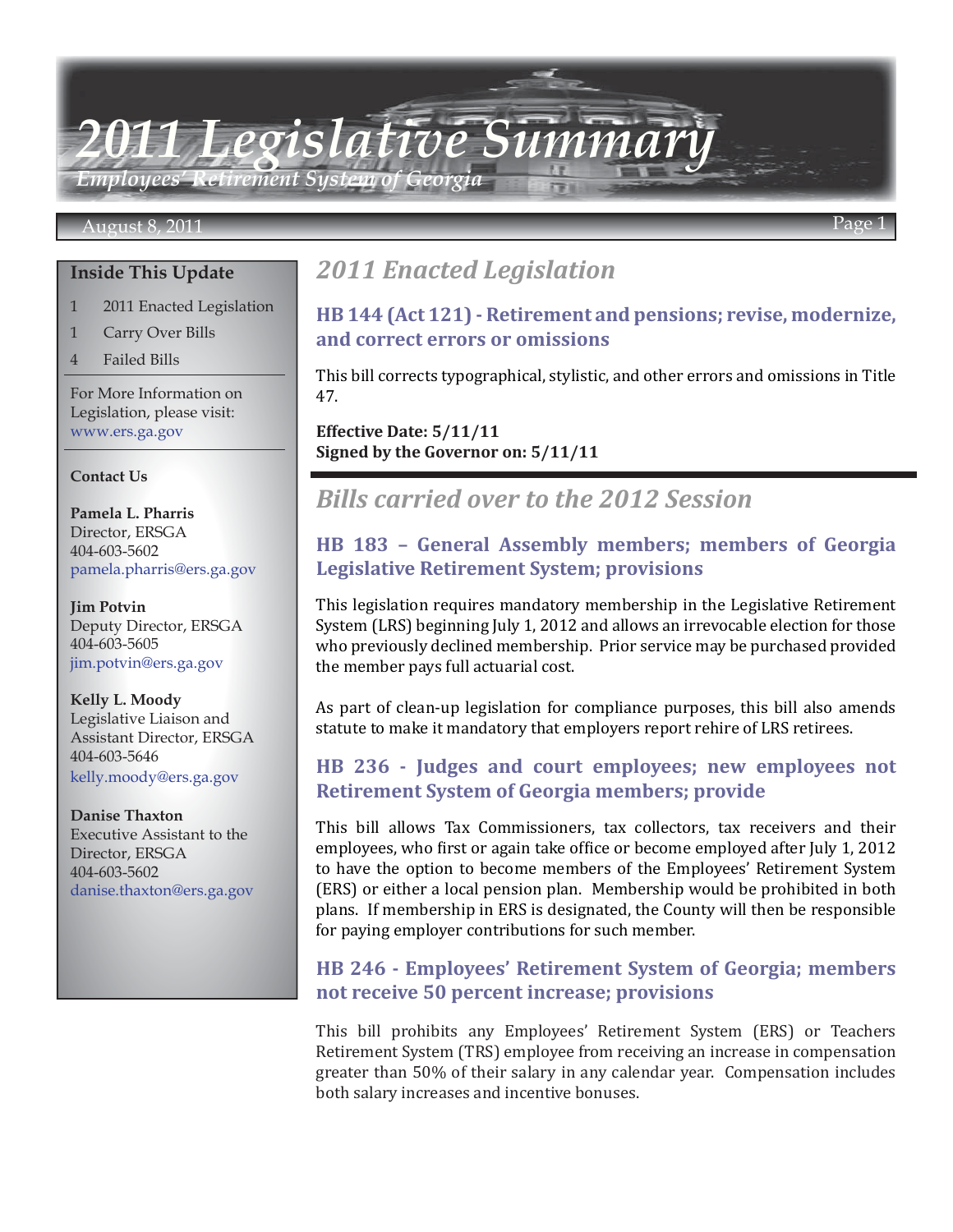# *2011 Legislative Summary - Continued*

#### **[HB 250 - Georgia Judicial Retirement System; revised survivor's benefit option; provisions](http://www.legis.ga.gov/Legislation/20112012/109928.pdf)**

Currently, JRS members must elect spousal coverage upon becoming a member of the Judicial Retirement System (JRS) or upon marriage. The member pays an additional 2.5% each year for 16 years for this coverage.

This bill allows for new members as of July 1, 2012, to pay normal employee contributions as required by the actuary, and then at retirement, elect an option to cover a spouse by taking a reduced retirement allowance. Such a change allows for equity to the current Employees' Retirement System (ERS) spousal coverage.

Current JRS members that have at least ten years of service, who at time of enrollment rejected spousal benefits, may pay the full actuarial cost for these benefits and may choose to cover their spouse according to the previous plan design or may choose the new option to cover a spouse by taking a reduced retirement allowance.

#### **[HB 293 - Retirement bills; define a certain term](http://www.legis.ga.gov/Legislation/20112012/110554.pdf)**

This bill amends the definition of a fiscal retirement bill in the Public Retirement Systems Standards to include any bill or amendment which grants a public retirement system an insurable interest in active or retired members, or authorizes or directs a public retirement system to expend or obligate funds to purchase life insurances on its members. A bill of such nature will be required to go through the Retirement Committee.

# **[HB 295 - Georgia State Employees Pension and Savings Plan; transfer of accrued benefit;](http://www.legis.ga.gov/Legislation/20112012/110559.pdf)  provide**

This bill provides for transfers between the GSEPS plan under the Employees' Retirement System (ERS) and the Teachers Retirement System (TRS) with retirement benefits being calculated on a pro-rated basis.

An individual could have nine years of TRS service and then transfers to the ERS Georgia State Employees' Pension and Savings Plan (GSEPS) plan and loses the benefit they had under TRS. TRS is a 2% formula and ERS is now a 1% formula. This was an oversight when the new GSEPS plan was created and passed by the legislators in 2009, which creates a windfall situation for some and a huge loss for others.

# **[HB 297 - Retirement and pensions; public systems prohibited from expending fund for](http://www.legis.ga.gov/Legislation/20112012/110561.pdf)  certain purposes; provide**

This bill prevents any public retirement system from having an insurable interest in the system's active or retired members unless benefits are paid to a designated beneficiary or the member's estate.

#### **[HB 308 - Public retirement systems; duties of boards of trustees; provide](http://www.legis.ga.gov/Legislation/20112012/113001.pdf)**

Prior to July 1, 2010, boards of trustees of public retirement systems were subject to applicable provisions in Title 53 dealing with Common Law fiduciary duties. However, an oversight occurred when the statute was amended last session. This bill adds back the needed references concerning Common Law fiduciary duties for boards of trustees of public retirement systems.

### **[HB 371 - Insurable interest; state entity; not fund life insurance on public officers or](http://www.legis.ga.gov/Legislation/20112012/111160.pdf)  employees; provide**

This bill prevents any State or political subdivision of the State from having an insurable interest in its active or retired public employees or officers unless benefits are paid to a designated beneficiary or the member's estate.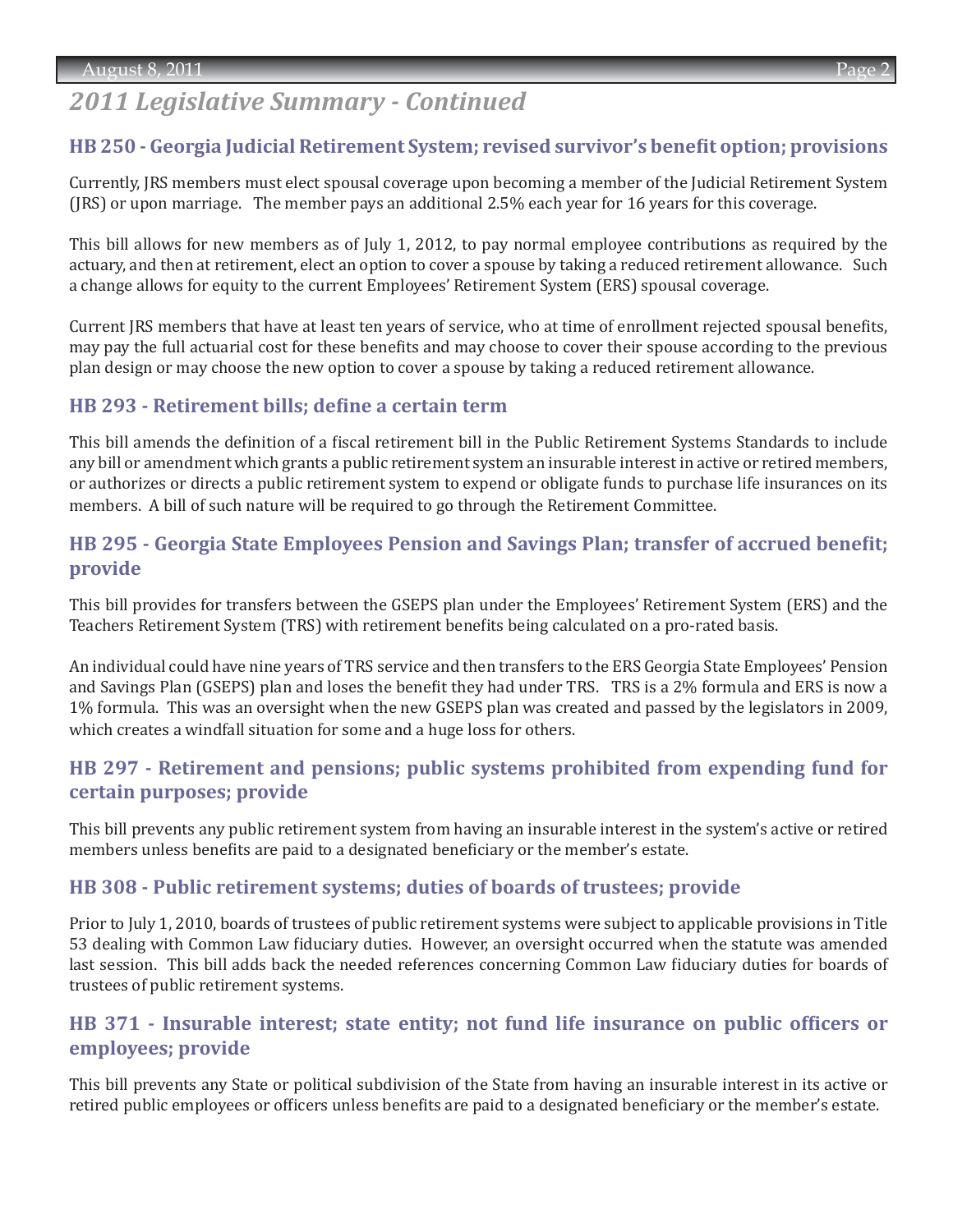# *2011 Legislative Summary - Continued*

# **[HB 473 - Public School Employees Retirement System; increase employee contribution;](http://www.legis.ga.gov/Legislation/20112012/112226.pdf)  provide**

This bill increases the monthly employee contribution from \$4.00 to \$10.00 for new members of the Public School Employees' Retirement System (PSERS) beginning July 1, 2012. Provisions provide for the minimum monthly retirement benefit for PSERS members to increase from \$12.00 to \$14.75 for each year of creditable service. The maximum monthly retirement benefit will increase from \$15.00 to \$16.00 for each year of creditable service. The benefit increases are to the extent that funds are appropriated by the General Assembly. Benefit increases will be payable to current and future PSERS retirees.

# **[HB 533 - Judicial Retirement System; certain judicial officers transfer funds; provide](http://www.legis.ga.gov/Legislation/20112012/112997.pdf)**

This bill allows any superior court judge, juvenile court judge, or district attorney who is an active member of the Judicial Retirement System (JRS) that was previously a member of the Employees' Retirement System (ERS) to transfer ERS service to JRS by December 31, 2012. New JRS members will have up to 90 days after employment to request such a service transfer.

# **[HB 542 - Employees' Retirement System of Georgia; transfer service credit; provide](http://www.legis.ga.gov/Legislation/20112012/113184.pdf)**

This bill allows a member of the Employees' Retirement System of Georgia (ERS) who was previously an active member of the Judicial Retirement System (JRS) to transfer JRS service to ERS by December 31, 2012.

If a member has withdrawn his/her employee contributions from JRS, the member must provide notice to the Board of Trustees requesting a transfer to ERS. At that time, the member must pay the Board the total of such contributions, with regular interest thereon, and employee and employer contributions from JRS will be transferred to ERS.

# **[SB 137 - Retirement; update certain cross-references to Chapter 11 of Title 15; provide](http://www.legis.ga.gov/Legislation/20112012/110865.pdf)  for conditions**

This bill updates references in Title 47 relating to the Juvenile Code effective July 1, 2013. The Juvenile Code is being updated, and this legislation is a companion bill to the update.

# **[SB 246 - Retirement; provide an increase in the employee contribution; retirement](http://www.legis.ga.gov/Legislation/20112012/112436.pdf)  benefit; conditions**

This bill increases the monthly employee contribution from \$4.00 to \$10.00 for new members of the Public School Employees' Retirement System (PSERS) beginning July 1, 2012. Provisions provide for the minimum monthly retirement benefit for PSERS members to increase from \$12.00 to \$14.75 for each year of creditable service. The maximum monthly retirement benefit will increase from \$15.00 to \$16.00 for each year of creditable service. The benefit increases are to the extent that funds are appropriated by the General Assembly. Benefit increases will be payable to current and future PSERS retirees.

# **[SB 286 - Retirement; tax commissioner or an employee of any such officer; membership;](http://www.legis.ga.gov/Legislation/20112012/116245.pdf) Employees' Retirement System of Georgia**

This bill will close new ERS membership for Tax Commissioners, tax collectors, tax receivers and their employees for those first or again employed on or after July 1, 2012.